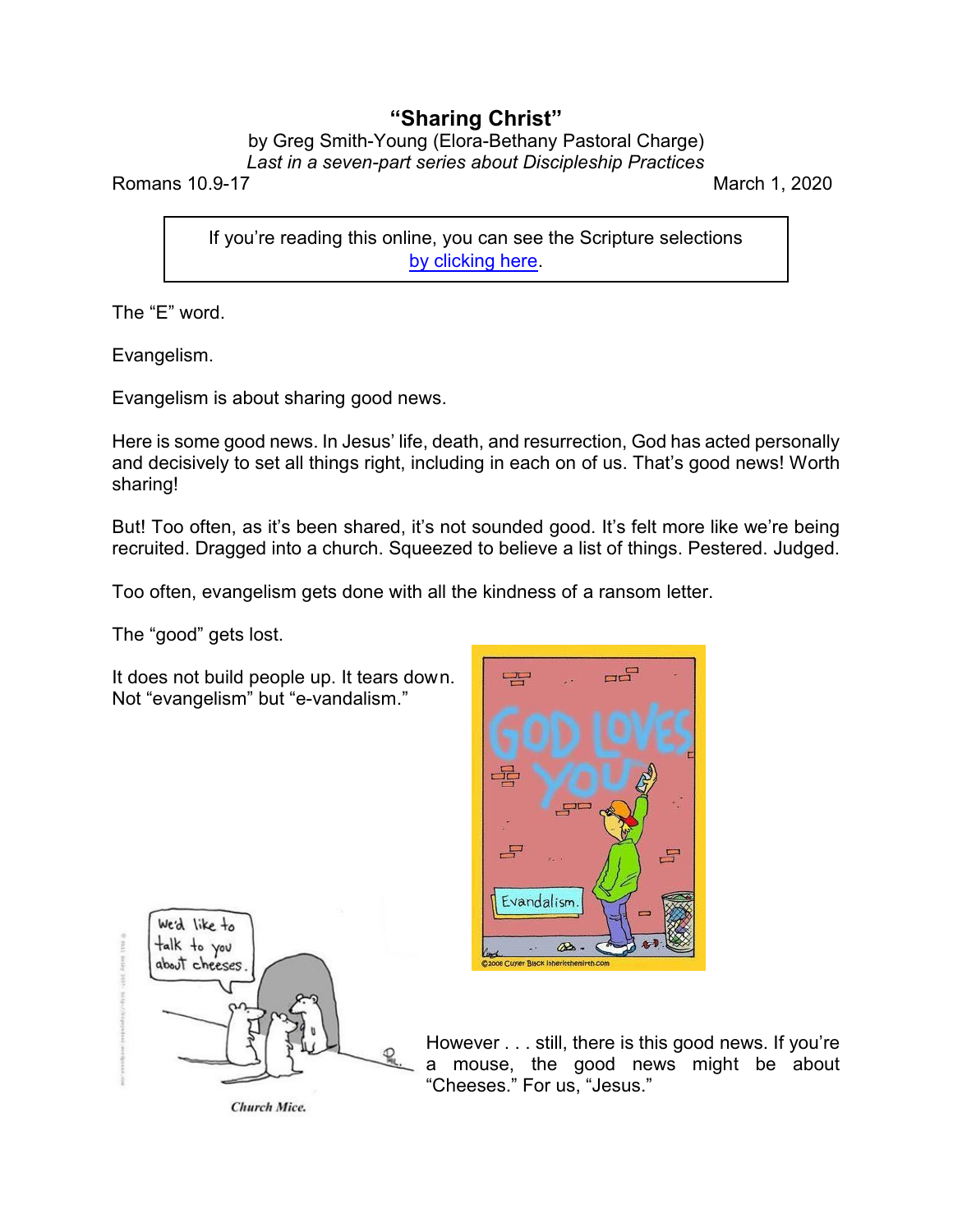How do we share Jesus, and not be creepy?



Many people are open to spiritual things. Jesus continues to fascinate. Our world can sure use good news.

II

We are finishing up this series called *Bullseye*. A bullseye is a target. It gives you something to aim for.

When we follow Jesus, we want to become like him. He shows us how to truly live: how to be in love with God, how to act with love for others. Jesus shows us, his Spirit fills us, and we become more and more like him.

These 6 Bullseye practices are targets, core activities we aim for, to grow more like Jesus. (I got this idea from two United Church colleagues of mine, Jamie Holtom and Debbie Johnson. Their book is called *Bullseye: Aiming to Follow Jesus*. 1 )

We've already looked at 5 practices:

Using Spiritual Practices, Worshipping Together Weekly, Discovering Authentic Community, Service with Our Gifts, and Giving Generously.

Today, the last one:

Sharing Christ.

We could call it, "Having Beautiful Feet."

<sup>1</sup> Jamie Holtom and Debbie Johnson, Bullseye: Aiming to Follow Jesus (Toronto: United Church Publishing House, 2015).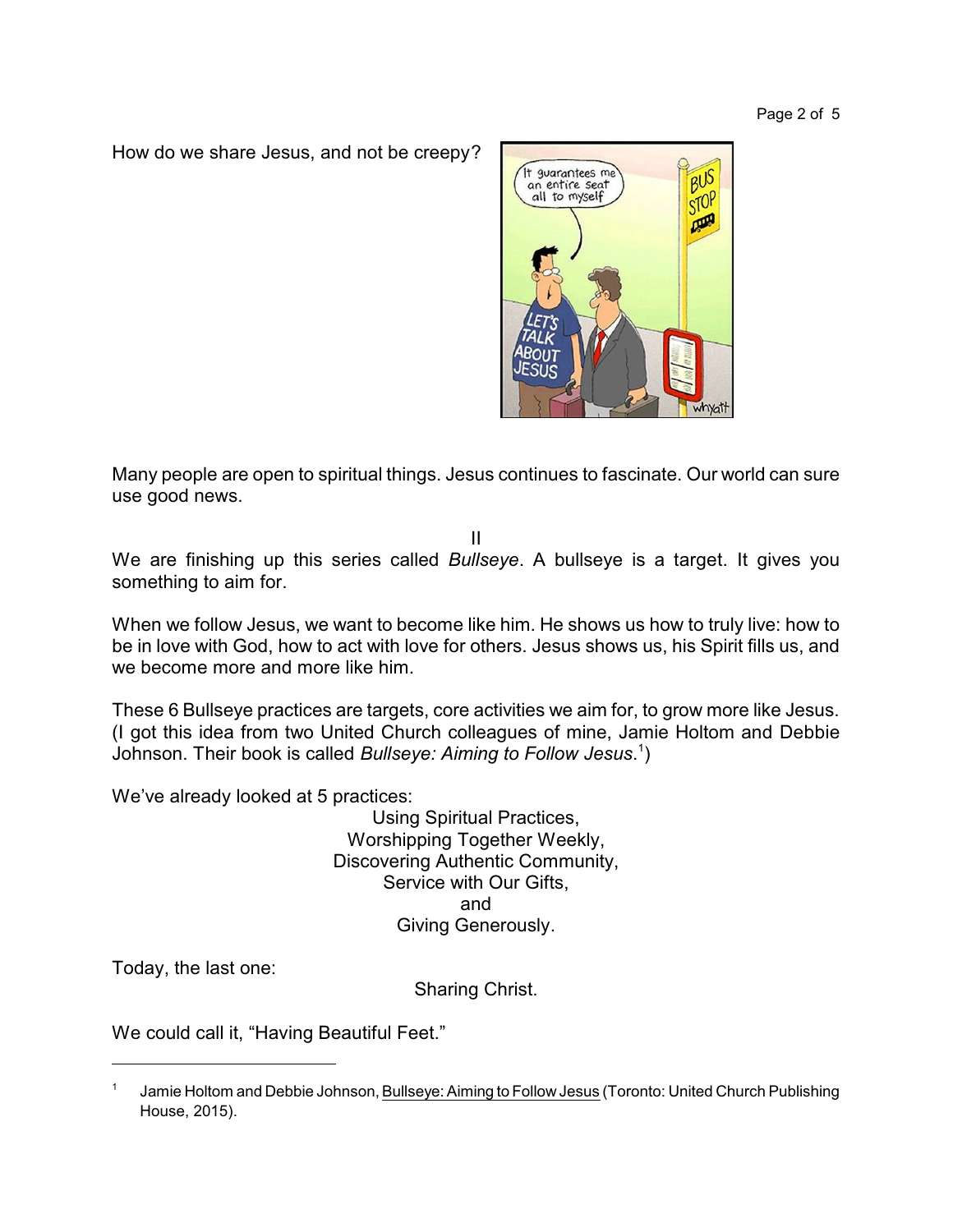III

We just heard a bit from Paul's letter to Jesus' people in the great city, Rome. Throughout his letter, Paul has been realizing the enormous reach of God's salvation. It's not just for the particular people —Israel, Jews — though God's redemptive work has, until then, been focussed on them. It's for everyone. Anyone. All who trust in Jesus —that he is the Lord, that God raised him from the dead— share in what Jesus has done. Your family tree, your religious background, your past performance . . . they do not matter. Only Jesus.

It's like this: *"Everyone who calls, 'Help, God!' gets help."*<sup>2</sup>

Then Paul thinks about it some more.

How are they going to call for help, if they don't know who they can trust?

How will they know who to trust, if they have not heard of the One who shows God is trustworthy?

How will they hear about Jesus, if no one tells them?

How will someone tell them, if God has sent no one to tell?

Ah . . . but God has sent, and is sending, and will send. It's beautiful! Paul remembers a line from the prophet Isaiah: *How beautiful are the feet of those who announce the good news!*<sup>3</sup>

When a traveller comes with news, and it is good news, it is beautiful. Even their feet are beautiful!

God is sending them, "grand processions of people telling all the good things of God!"<sup>4</sup>

God is sending them.

God is sending . . . you.

God is sending you, to share Christ, beautifully.

<sup>2</sup> His translation of Romans 10:13 in *The Message*.

<sup>3</sup> Isaiah 52:7.

<sup>&</sup>lt;sup>4</sup> This is how Peterson rendered Paul's quote of the Isaiah passage, in Romans 10:15b.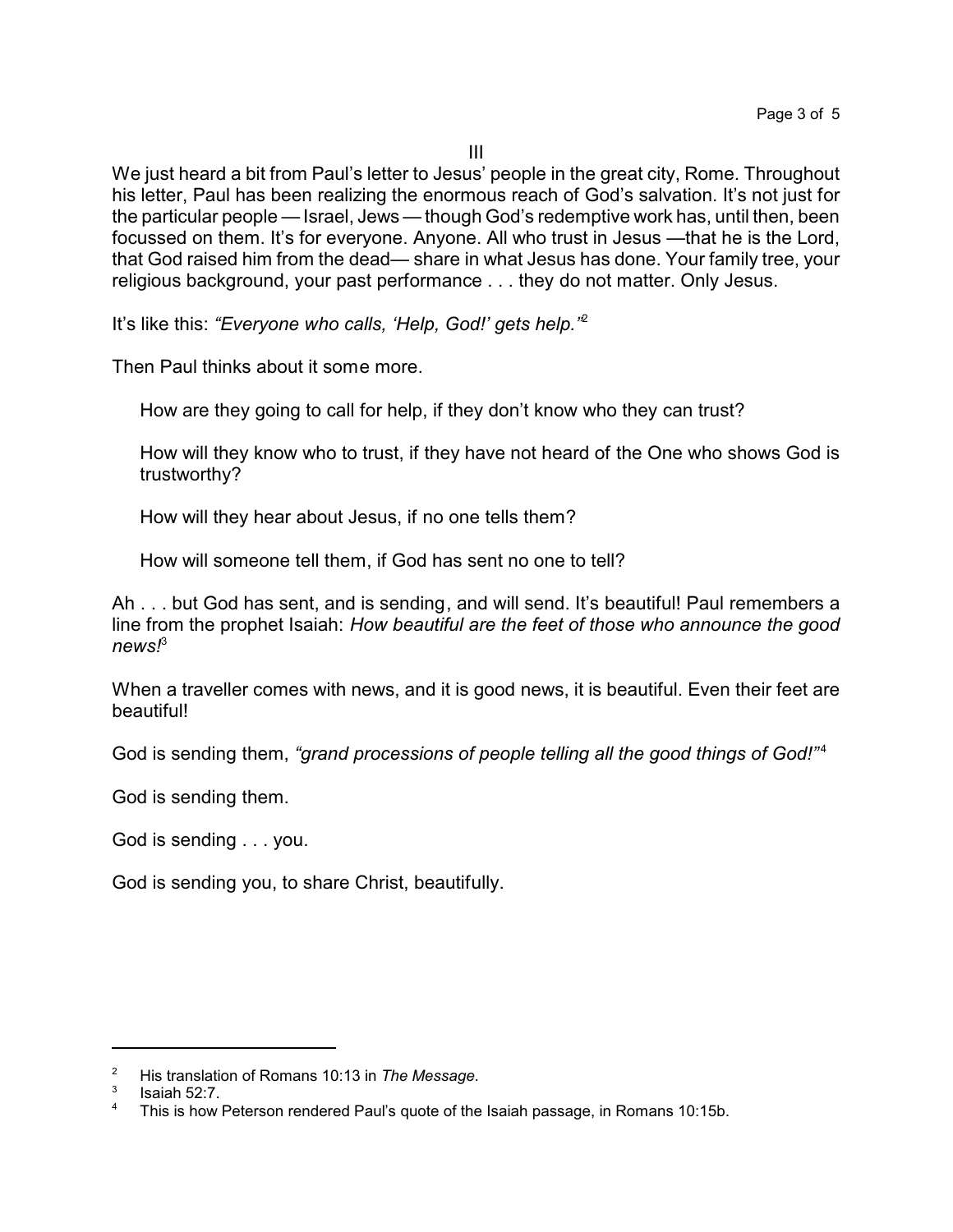Your feet are walking with Jesus.

When Jesus crouched to touch lepers, whom no one would touch for fear of catching it, and healed them, such that they could not keep the news to themselves . . . it was beautiful. You are walking with Jesus.

When Jesus met a woman so filled with pain and shame that no one wanted anything to do with her, and he talked with her, blessed her and saved her, such that she went to town telling . . . it was beautiful. You are walking with Jesus.

When Jesus caught up with Peter who, in Jesus' time of greatest danger, had denied even knowing him, and forgave Peter, such that he gave the rest of his life to telling people about Jesus . . . it was beautiful. You are walking with Jesus.

When Jesus spoke to Mary, who had come to the place where Jesus was dead and buried, and Jesus said her name, such that she became the first evangelist announcing"He is risen!" . . . it was beautiful. You are walking with Jesus.

How has Jesus crouched down beside you? Spoken to you? Blessed you? Saved you? Forgave you? Become alive to you?

Now, you are walking with Jesus.

V

When someone you know needs to hear that they matter, not because of what anyone else thinks or how well they are doing, but because God made them, loves them, and delights in them . . . *How beautiful are the feet of whoever will tell them the good news!*

Your feet?

When someone you know is grieving, and needs to hear that Jesus has defeated death and given eternity, so there is hope for their loved one and for them . . . *How beautiful are the feet of whoever will tell them the good news!*

Your feet?

When someone you know has made an awful mess of things, and caused great harm, and is "guilty as sin," and can imagine no way forward, and needs to hear of God's "Amazing grace, how sweet the sound, that saves a wretch" even one like them . . . *How beautiful are the feet of whoever will tell them the good news!*

How are they going to call for help, if they don't know they can trust God? How will they know they can trust God, if no one has told them about Jesus, who proves, guaranteed, what God is like? Who will tell them, unless someone has been sent?